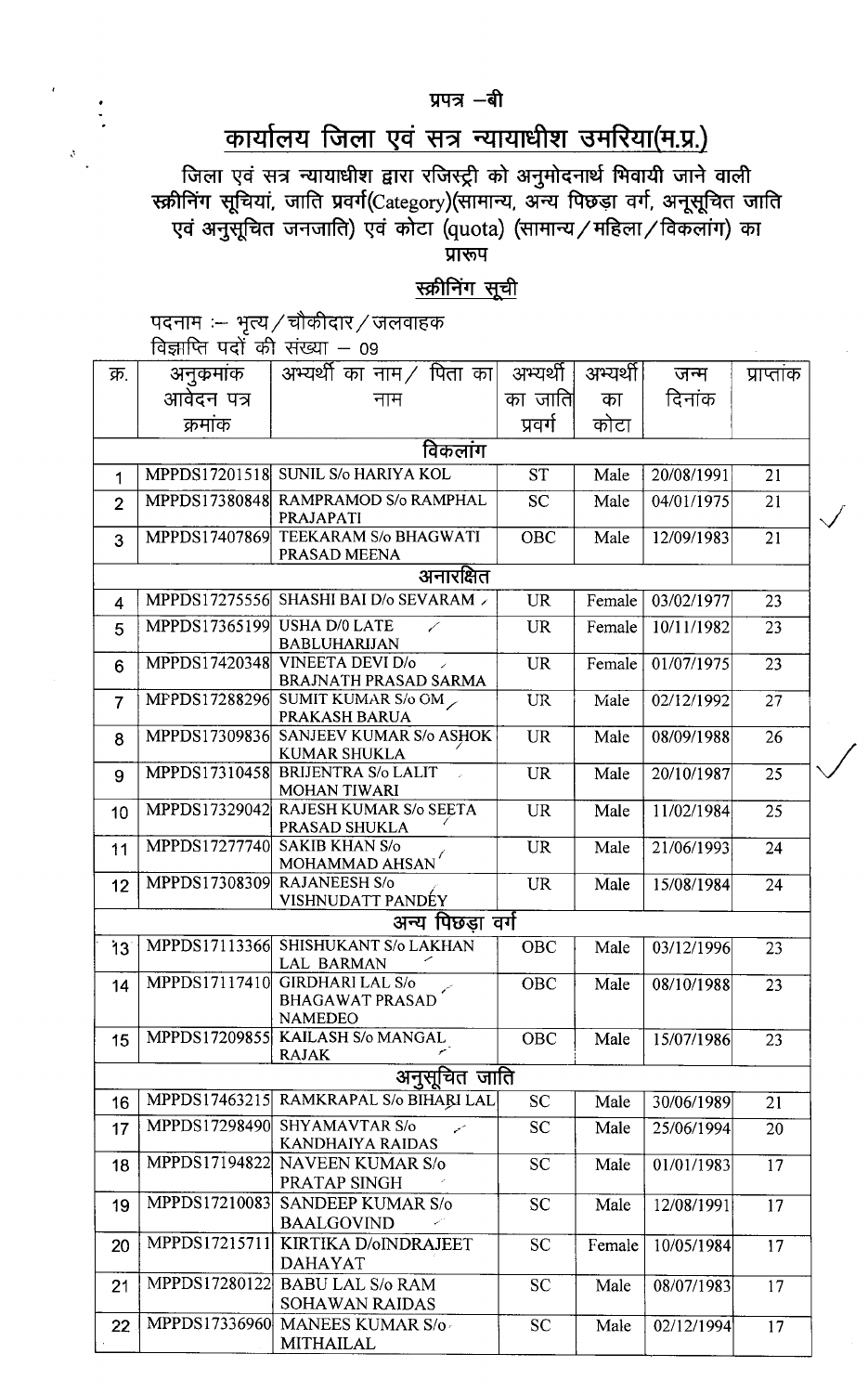| क्र. | अनुकमांक      | अभ्यर्थी का नाम / पिता का                                   | अभ्यर्थी  | अभ्यर्थी।           | जन्म       | प्राप्ताक       |
|------|---------------|-------------------------------------------------------------|-----------|---------------------|------------|-----------------|
|      | आवेदन पत्र    | नाम                                                         | का जाति   | का                  | दिनांक     |                 |
|      | क्रमांक       |                                                             | प्रवर्ग   | कोटा                |            |                 |
| 23   |               | MPPDS17345848 SANTOSH KUMHAR S/o                            | <b>SC</b> | Male                | 15/05/1987 | 17 <sup>°</sup> |
|      |               | <b>HARI LAL</b>                                             |           |                     |            |                 |
| 24   |               | MPPDS17374103 VIRENDRA KUMAR S/o                            | <b>SC</b> | Male                | 23/10/1987 | 17              |
|      |               | KISORI LAL PRAJAPATI                                        |           |                     |            | 17              |
| 25   |               | MPPDS17415457 MAHENDRA KUMAR S/o /                          | <b>SC</b> | Male                | 10/07/1992 |                 |
|      |               | <b>BHOLA PRASAD MAHAR</b><br>MPPDS17453478 SANJAY KUMAR S/o | <b>SC</b> | Male                | 07/05/1998 | 17              |
| 26   |               | RAMKUMAR JHARYA                                             |           |                     |            |                 |
| 27   |               | MPPDS17456080 ROSHNI D/o SAMPATLAL                          | <b>SC</b> | Female              | 25/05/1996 | 17              |
|      |               | PRAJAPATI                                                   |           |                     |            |                 |
| 28   | MPPDS17460258 | <b>SUKHBADAN S/o KODU</b>                                   | <b>SC</b> | Male                | 18/11/1986 | 17              |
|      |               | <b>LAL KOL</b>                                              |           |                     |            |                 |
|      |               | अनुसूचित जनजाति                                             |           |                     |            |                 |
| 29   |               | MPPDS17249205 REKHA D/o KHUNNA                              | <b>ST</b> | Female <sup>1</sup> | 05/07/1981 | 20              |
|      |               | <b>MARAVI</b>                                               |           |                     |            |                 |
| 30   |               | MPPDS17272720 ARUNA SONWANI D/o                             | <b>ST</b> | Female              | 01/08/1983 | 20              |
|      |               | <b>MANOHAR DAS</b><br>MPPDS17403412 RAJ KIRAN D/o BAISAHKU  | <b>ST</b> | Female              | 03/03/1984 | 20              |
| 31   |               | <b>BAIGA</b>                                                |           |                     |            |                 |
| 32   |               | MPPDS17227088 RAKESH S/o MOHANSINGH                         | <b>ST</b> | Male                | 05/06/1995 | 23              |
|      |               | <b>BAMNIYA</b>                                              |           |                     |            |                 |
| 33   | MPPDS17427550 | DEVENDRA KUMAR S/o                                          | <b>ST</b> | Male                | 26/12/1996 | 23              |
|      |               | SITARAM UIKEY                                               |           |                     |            |                 |
| 34   | MPPDS17150531 | <b>VINOD KUMAR S/o</b>                                      | <b>ST</b> | Male                | 05/11/1980 | 22              |
|      |               | NATHTHU BAIGA                                               |           |                     |            | 22              |
| 35   |               | MPPDS17404120 MUKESH SINGH S/o                              | <b>ST</b> | Male                | 23/04/1994 |                 |
|      |               | MUKESH SINGH PARASTE<br>MPPDS17172966 SWAMIDEEN S/o         | <b>ST</b> | Male                | 03/07/1986 | 21              |
| 36   |               | <b>SWAMIDEEN BAIGA</b>                                      |           |                     |            |                 |
| 37   | MPPDS17270388 | SANTOSH KUMAR S/o                                           | <b>ST</b> | Male                | 06/08/1988 | 20              |
|      |               | <b>SHIV PRASAD BAIGA</b>                                    |           |                     |            |                 |
| 38   |               | MPPDS17276746 TEERATH S/o MANOHAR                           | <b>ST</b> | Male                | 05/06/1994 | 20              |
|      |               | <b>SINGH</b>                                                |           |                     |            |                 |
| 39   | MPPDS17386885 | LALLOO LAL S/o SEMLOO                                       | <b>ST</b> | Male                | 01/07/1989 | 20              |
|      |               | KOL                                                         |           |                     |            | 20              |
| 40   | MPPDS17442074 | <b>KRAPA SHANKAR S/o</b>                                    | <b>ST</b> | Male                | 10/03/1985 |                 |
|      |               | <b>CHAMRU KOL</b>                                           |           |                     |            |                 |

 $(w\,nu\,v\,)^{-1}$  (2)  $21\nu$ 

जिला एवं सत्र न्यायाधीश उम<mark>रिया(म.प्र.</mark>)

 $\hat{\mathcal{A}}$